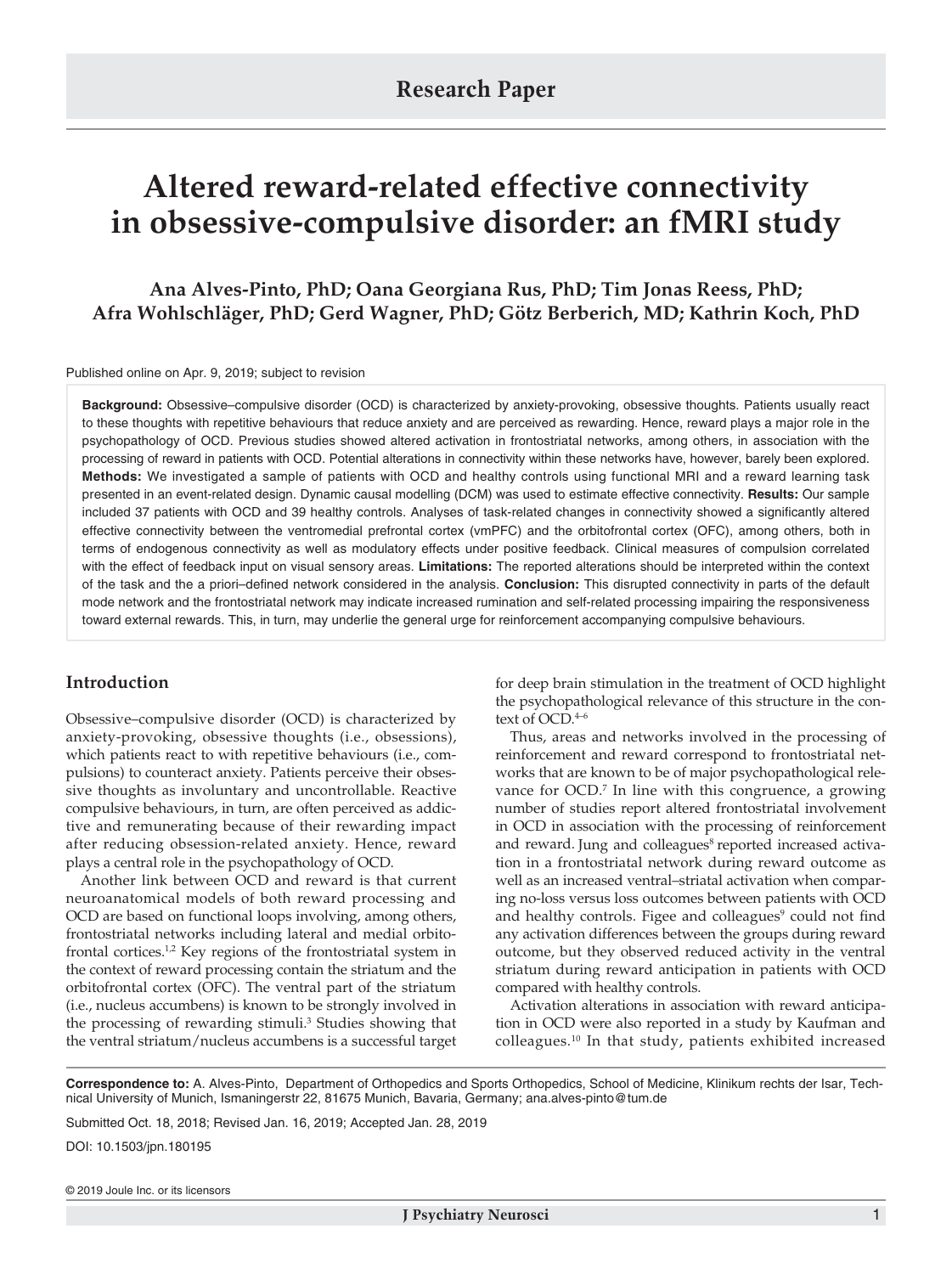activation in association with the anticipation of punishment and decreased activation in association with the anticipation of reward in mainly medial and superior frontal regions.

In addition, decreased responsiveness in the OFC and dorsoventral striatum regions has been reported in patients with OCD during reward outcome in the context of reinforcementbased reversal learning.<sup>11</sup> In a reward-based spatial learning task,12 patients with OCD failed to activate the striatum (i.e., ventral putamen) and amygdala during reward anticipation or the hippocampus, amygdala and striatum (i.e., putamen) during reward outcome.

In sum, there is a growing body of evidence for altered activation predominantly in the dorsal and ventral striatum and orbitofrontal cortex in patients with OCD in association with the processing of reward (anticipation v. positive/negative outcome), even though findings must be regarded as rather heterogeneous. Nonetheless, the observation of structural alterations in areas beyond frontostriatal circuits (as highlighted in a recent review by Piras and colleagues<sup>13</sup>) suggests that changes in network dynamics in patients with OCD are likely widespread. In particular, circuits associated with executive functions, such as prefrontal cortices, as well as frontosubcortical circuits may also be involved, contributing further to increase the palette and complexity of OCD symptomatology.

Despite the fact that  $-$  from a functional perspective  $$ there are reasonable grounds to assume that alterations in activation may be associated with altered network connectivity, surprisingly little is known about potential alterations in connectivity between these regions in the context of reward processing, although altered connectivity in OCD has been reported in association with other processes $14,15$  or during the resting state.<sup>16</sup> To our knowledge, only 2 studies have investigated connectivity in association with the processing of reward in OCD.<sup>17,18</sup> In the first study, patients with OCD showed decreased functional connectivity between the ventral striatum (i.e., nucleus accumbens) and limbic areas, such as the amygdala, and increased functional connectivity between the ventral striatum (i.e., nucleus accumbens) and posterior insula, cerebellum, calcarine and temporal pole during reward anticipation, apart from mainly decreased connectivity during loss anticipation. The second study, a recent one by our group investigating functional connectivity during reward processing in an OCD sample partly overlapping with the current one, showed stronger functional connectivity between the posterior cingulate and the ventromedial prefrontal cortex (vmPFC) in patients compared with controls. These findings provide first evidence that abnormal connectivity between core regions involved in the processing of reinforcement and reward may constitute a central mechanism of OCD psychopathology.

Against this background, the present study used a rewardbased learning task to explore potential alterations in connectivity during reward processing in a relatively large sample of patients with OCD and healthy controls. To obtain more specific information on the connectivity within relevant networks, in the present study we investigated effective connectivity that, as opposed to the method of functional connectivity, provides additional information on direct influences between neuronal populations within the modelled network. Based on the current literature we expected connectivity alterations between regions previously reported to show alterations in activation in patients with OCD in the context of reward processing (i.e., mainly frontostriatal regions and the OFC), though not exclusively.

# **Methods**

# *Participants*

We recruited patients with OCD and healthy controls matched for age and sex to participate in this study. Patients were recruited from the inpatient hospital ward specialized in OCD of the Windach Institute and Hospital of Neurobehavioural Research and Therapy, Germany. Healthy volunteers were recruited from the community of the Klinikum rehcts der Isar, Technical University of Munich, and through local advertisements. Exclusion criteria for both groups were a history of clinically important head injuries, seizures or neurologic diseases. Healthy controls with a history of psychiatric illness were excluded.

Handedness was assessed using Annett's questionnaire.<sup>19</sup> The diagnosis of OCD was established by an experienced psychiatrist based on DSM-IV criteria. We assessed OCD symptom severity using the Yale–Brown Obsessive Compulsive Scale (Y-BOCS;<sup>20</sup>). The Beck Depression Inventory (BDI) was used for determining potential presence of depressive symptoms.21 Patients taking medication and with comorbidities were included, provided that OCD was the primary diagnosis.

All participants gave written informed consent to the study protocol. The protocol was developed in accordance with the Declaration of Helsinki and was approved by the ethics committee of the School of Medicine, Technical University of Munich.

# *Experimental design*

We used the Presentation software package (Neurobehavioural Systems Inc.) to project the stimuli on a screen inside the MRI scanner that could be viewed by participants through a mirror system. The task was similar to that described by Koch and colleagues.<sup>22</sup> Stimuli consisted of a card containing a geometrical figure: a cross, a half-moon, a triangle or a pentagon. Each figure predicted a number higher or lower than 5, with a probability of either 50% or 100%. Participants were asked to guess whether the figure on the card predicted a value higher or lower than 5. Though participants were informed about the different probabilities, they were unaware of the exact probability of each contingency. Each correct/incorrect response was rewarded/charged with  $\epsilon$ 0.5, respectively. Thus, the task had a probabilistic character in order to investigate the extent to which reward processing was affected by reward probability.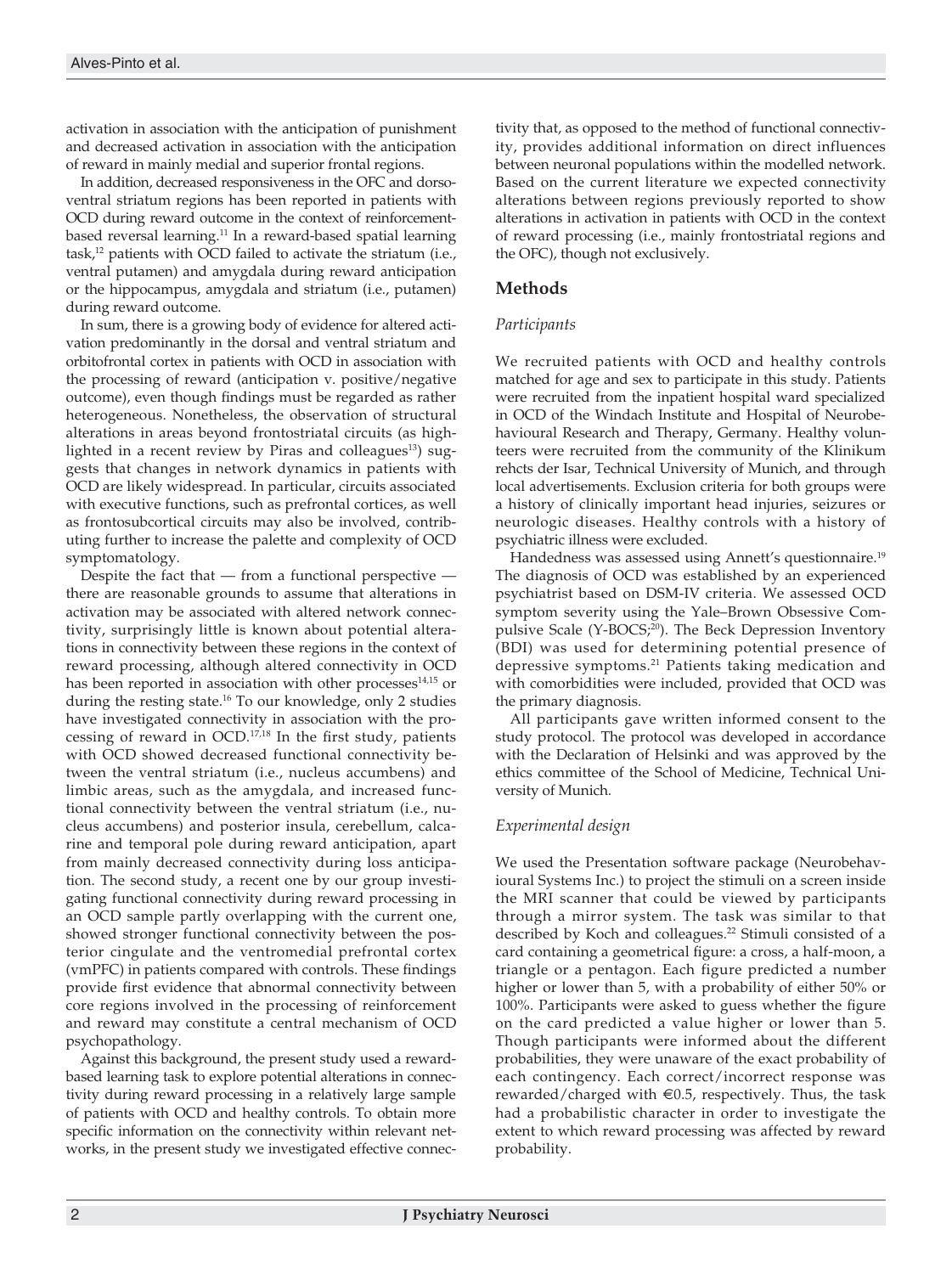An experimental run was completed after 64 trials, with 32 trials for each probability condition. As shown in Figure 1, each trial started with the presentation of the stimulus for 1.5 s, followed by the presentation of a question mark for 2.5 s during which participants indicated their response by button press. Feedback was provided in the following 2.5 s, and finally an interstimulus interval of 3.5 s was introduced before the following trial was presented. Participants were paid according to their performance, but a minimum of €20 was guaranteed for participation. Overall scanning time was 10 min.

## *Functional MRI data acquisition and processing*

Functional MRIs were acquired in a 3 T whole-body scanner (Achieva, Philips) using an 8-channel phased-array head coil. The data consisted of 644 scans, which were collected using a gradient echo echo-planar imaging sequence with the following parameters: echo time (TE) 30 ms, repetition time (TR) 2000 ms, flip angle 90°, field of view  $192 \times 192 \times 122$  mm, matrix  $64 \times 64$ , 37 slices, slice thickness 3 mm, and interslice gap 0 mm.

High-resolution, anatomical  $T_1$ -weighted scans were obtained using a magnetization-prepared rapid acquisition gradient echo (MPRAGE) sequence with the following scanning parameters: TR 9 ms, TE 4 ms, inversion time 1000 ms, flip angle  $8^{\circ}$ , matrix size  $240 \times 240$  mm<sup>2</sup>, 170 slices, acceleration factor (SENSE) 2 with an isotropic resolution of  $1 \times 1 \times 1$  mm<sup>3</sup>.

Images were processed and statistical analysis was performed with SPM 12 (www.fil.ion.ucl.ac.uk/spm; Wellcome Trust Centre for Neuroimaging, University College London) in MATLAB 8.2.0 (R2015a, Mathworks). Preprocessing started with scan realignment to the mean image of every session, unwarping and linear and nonlinear normalization to the Montreal Neurological Institute (MNI) reference brain (MNI 152). The 6 head movement parameters were computed using the realignment algorithm and examined on a participant-by-participant basis. Participants with motion artifacts larger than 3 mm were excluded from further analyses. Data were then spatially smoothed using an isotropic Gaussian kernel (8 mm, full-width at half-maximum) and high-pass filtered with a 128 s cut-off.

# *General linear model analysis*

We used the general linear model (GLM) at first level to calculate statistical parametric maps of *t* statistics at the voxel level. The onsets of each event, each with a variable duration of 1.5 s for stimulus presentation and 2.5 s for feedback and reward presentation, were convolved with a canonical hemodynamic response function (HRF). These modelled HRFs were then used as regressors within the GLM. Regressors of interest included the stimulus encoding (cross, halfmoon, triangle or pentagon), the stimuli probabilities (50% and 100%) and the feedback (positive or negative). Individual movement parameters were also included as regressors of no interest.

A full factorial model was then generated at the group level to identify regions of interest to be included in dynamic causal modelling (DCM). These were regions activated for both positive and negative feedback (f-contrast,  $p < 0.05$  family-wise error [FWE]-corrected), since statistical maps obtained from positive feedback overlapped with those obtained from the negative feedback condition (i.e., no activated regions after the *t* contrasts positive > negative and negative > positive,  $p$  < 0.05 FWE-corrected for control group and for patient group separately). The same procedure was performed for the patient and control groups. Regions were identified using the Anatomy toolbox for SPM.23–25

# *Dynamic causal modelling*

Hypothetical differences in the neuronal processing of positive/negative feedback between patients and controls were investigated by analyzing and comparing effective connectivity, indicating causal interactions in a proposed neuronal network involving regions known to be involved in feedback or reward processing. Effective connectivity was inferred using deterministic bilinear DCM.26,27 This method simulates neuronal dynamics in a predefined neuronal network and how the dynamics change in response to experimental manipulations. Neuronal dynamics is inferred for a limited range of network models defined according to prior knowledge about the system being studied, and is characterized by distinct groups of parameters, described in 3 matrices: A, B and C. Matrix A contains the parameters describing endogenous connections between the volumes of interest; that is, describing the effects between the regions of interest in the absence of experimental perturbations.26 Parameters describing modulatory effects of external manipulations on the connections are described in matrix B and parameters characterizing the driving inputs into the network in matrix C.



**Fig. 1:** Experimental design.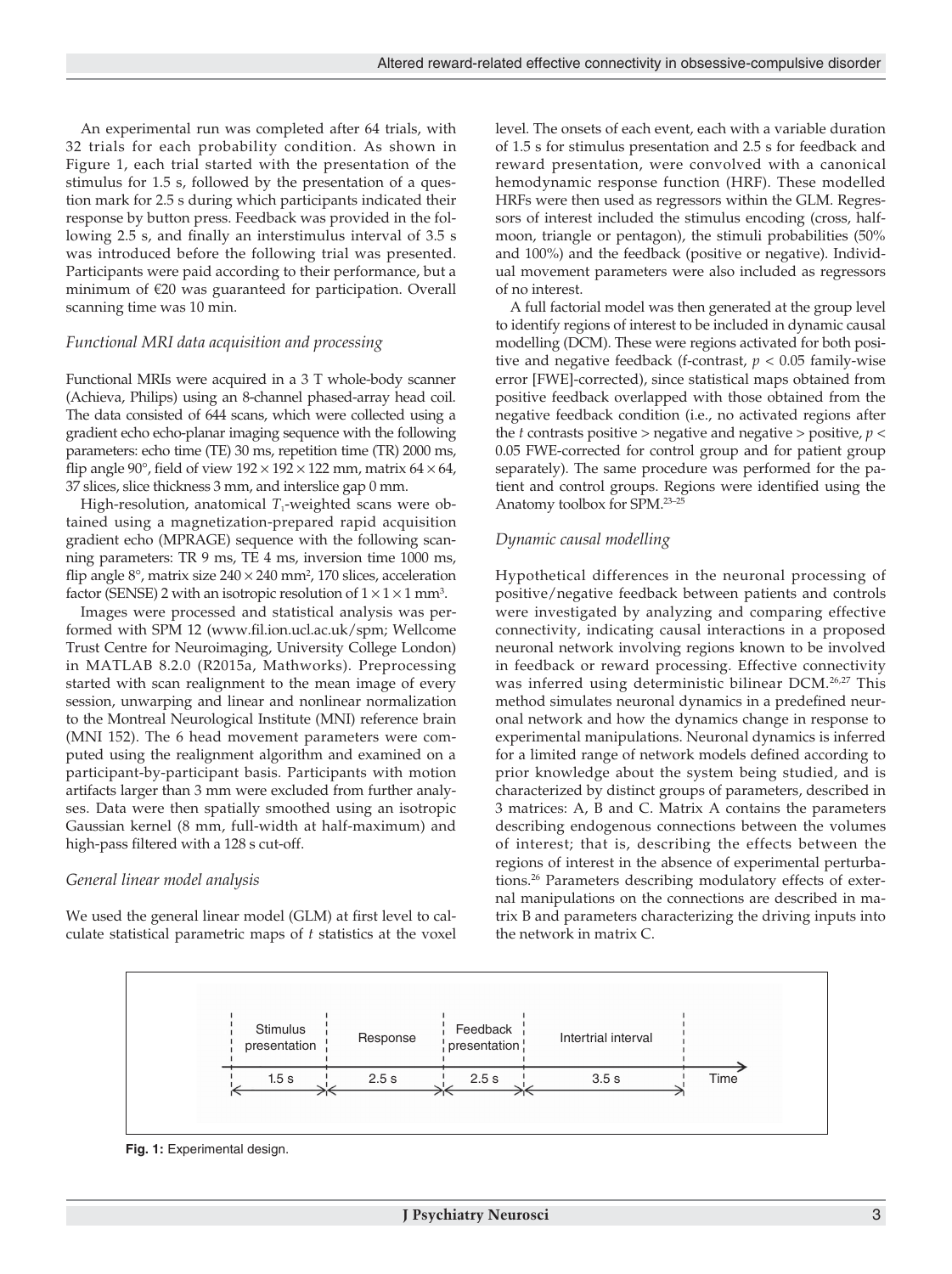# **Regions of interest for the DCM analysis**

Volumes of interest (VOI) were selected based on 1) the statistical parametric maps generated after full factorial secondlevel analysis for both positive and negative feedback (fcontrast,  $p < 0.05$  FWE-corrected) both for the control and patient group, and 2) on networks assumed to be relevant for the pathophysiology of OCD and/or the processing of reward that have been frequently reported in OCD studies.<sup>1,10,28</sup> These regions are the right and left OFC; the right and left insula; the right and left dorsal striatum/putamen; the right and left visual cortex, considered here to be the region of input to the network as feedback was provided visually; and the vmPFC, connecting the subnetworks from the left and right hemispheres (Fig. 2). Connections with other VOIs were considered according to the available literature on reward processing.29 Average MNI coordinates of the VOIs are shown in Table 1 and the localization of the average VOIs for the control group are illustrated in Figure 2.

For each participant, regional time series for each of the above-mentioned VOIs were extracted from 4 mm spheres centred on the activation maxima for the f-contrast "positive/ negative feedback" (*p* < 0.001, uncorrected; when no time series could be defined, then the criterion  $p < 0.01$  or  $p < 0.05$  uncorrected was used) and that were located in the same anatomical region as indicated by the Anatomy toolbox for SPM.23–25 Time series were adjusted for the effects of interest. Not all participants showed activation within the selected areas. Only those who showed activation maxima in all areas and for whom the network could be set up were included in DCM analysis: 30 patients with OCD and 37 control participants. All but 1 of these 30 patients and all healthy controls were part of a larger (44 patients, 37 controls), recently published study investigating seedbased functional connectivity.18

### **Defining the model space**

Figure 3 illustrates the base model from which the range of possible models evaluated in DCM was defined.29–35 Intrinsic and modulatory connections are identified by dotted black and continuous black arrows, respectively. In the model shown here, external manipulations specifically affect the connection between the visual cortex and the OFC bilaterally. In this study, external manipulations correspond to the type of feedback received by participants (positive or negative). The model presented differs from the other models in the location of the modulatory effect. Assuming that the external manipulations can affect any of the 9 connections in the network (no distinction between left and right hemisphere), this makes 9 different possible models. Furthermore, assuming that modulation can affect differentially the forward or backward connection or both directions simultaneously, then the model space is composed by a total of 27 (i.e.,  $9 \times 3$ ) possible models. This number of possible models was finally reduced to 21 after removing the models that considered modulatory effects to occur on the forward and backward connections between the left and right OFC and insula (i.e., only bidirectional connectivity was assumed between the right and left OFC and between the right and left insula).

Each of the 21 models was computed on an individual level using the DCM12 analysis tool as implemented in SPM12.26,27

# **Bayesian model selection**

Models estimated on an individual level were then subjected to Bayesian model selection (BMS), a statistical tool that computes the probability of obtaining the measured data, *y*, given the model,  $m$ ; i.e., the model evidence,  $p(y|m)$ . The model chosen is that with highest log-evidence from the set of



**Fig. 2:** Localization of volumes of interest (VOIs) used in the dynamic causal modelling analysis. The regions illustrated correspond to 4 mm spheres at average Montreal Neurological Institute coordinates of the group of control participants. DS/Put = dorsal striatum/putamen; Ins = insula; OFC = orbitofrontal cortex; V1 = visual cortex; vmPFC = ventromedial prefrontal cortex.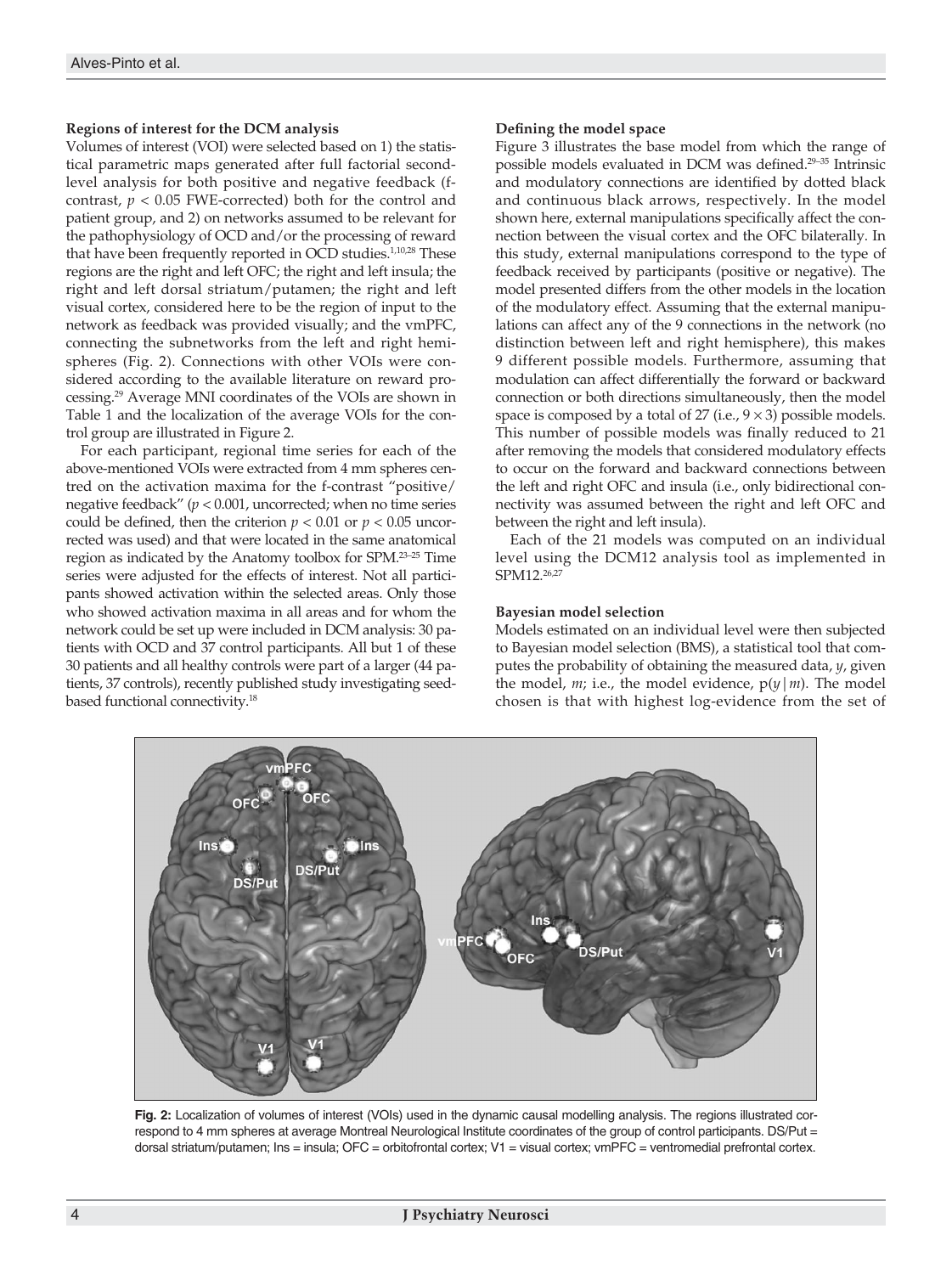21 possible models available. $36,37$  In the present study, it is assumed that different neuronal dynamics underlie the different behavioural outcomes across participants and between groups, and therefore we used random-effects BMS.36 The analysis was performed for the control and patient groups separately, and model selection was described in terms of exceedance probability for each model.

# *Statistical analysis*

Since random-effects BMS yielded different optimal models for the 2 groups, comparison of connectivity parameters between patients and controls was performed on weighted parameters, derived after Bayesian model averaging (BMA).36,37 Each connectivity parameter in BMA corresponds to a weighted average of that parameter across all models in the model space, with weights determined by the posterior probability of each model.

Reported below are the mean values for each endogenous (matrix A), modulatory (matrix B) and driving input (matrix C) connections for both control and test groups obtained after BMA. The latter retrieves the posterior mean and standard deviation for each parameter, and these were used to derive, for each parameter, the probability of the difference between the test and for the control groups. Correction for multiple comparisons — 41 for comparison of endogenous connections, 32 for modulatory and 2 for input — was performed by adapting the  $\alpha$  value according to the Holm–Bonferroni method.

Linear correlations between altered connectivity parameters and symptom severity, as measured by the YBOCS (total, obsessions, compulsions) and Obsessive–Compulsive Inventory (OCI), was explored using Pearson correlation and correcting for multiple comparisons with the Bonferroni method. Correlations were computed both taking into account values from all patients (medicated and unmedicated) as well as taking into account values from only medicated patients. The latter was done to assess potential effects of medication on neuronal dynamics. Owing to the small

#### **Table 1: Average MNI coordinates of the volumes of interest composing the analyzed network\***

|                |          | Control  |         | <b>OCD</b> |          |         |  |
|----------------|----------|----------|---------|------------|----------|---------|--|
| VOI            | x        | y        | z       | X          | у        | z       |  |
| vmPFC          | $-0.32$  | 54.65    | $-6.49$ | 0.83       | 53.93    | $-6.07$ |  |
| IV1            | $-10.92$ | $-92.76$ | 1.08    | $-11.03$   | $-94.41$ | $-0.69$ |  |
| <b>IOFC</b>    | $-11.35$ | 48.58    | $-8.19$ | $-15.13$   | 49.87    | $-9.27$ |  |
| <b>IDS/Put</b> | $-19.11$ | 11.5     | $-3.5$  | $-18$      | 13.85    | 0.59    |  |
| <b>Ilns</b>    | $-31.03$ | 22.05    | 0.05    | $-31$      | 22.93    | $-2.67$ |  |
| rV1            | 14.05    | $-90.59$ | 1.20    | 13.17      | $-93.10$ | 3.59    |  |
| rOFC           | 8.4      | 52.8     | $-5.2$  | 15.07      | 46.07    | $-7.93$ |  |
| rDS/Put        | 23.03    | 16.54    | $-2.76$ | 22.69      | 17.10    | $-5.03$ |  |
| rlns           | 34.10    | 22.49    | $-2.27$ | 36.2       | 22.53    | $-1.8$  |  |

DS/Put = dorsal striatum/putamen; Ins = insula; l = left; MNI = Montreal Neurological Institute; OCD = obsessive–compulsive disorder; OFC = orbitofrontal cortex; r = right;  $V1$  = visual cortex; vmPFC = ventromedial prefrontal cortex;  $VQI$  = volume of interest. \*Average was computed over all participants in each group.



**Fig. 3:** One of the 21 models constituting the model space, in this case with the modulatory effect between visual cortex and OFC for both forward and backward direction. The connections considered are backed up by previous anatomic studies, as indicated by the numbers1,<sup>30,31</sup> 2–4,<sup>32</sup> 5,<sup>33</sup> 6,<sup>34</sup> 7<sup>29</sup> and 8.<sup>29,35</sup> DS/Put = dorsal striatum/putamen; Ins = insula; I = left; OFC = orbitofrontal cortex;  $r = right$ ;  $V1 = visual cortex$ ;  $vmPFC = ventromedial prefrontal cortex$ .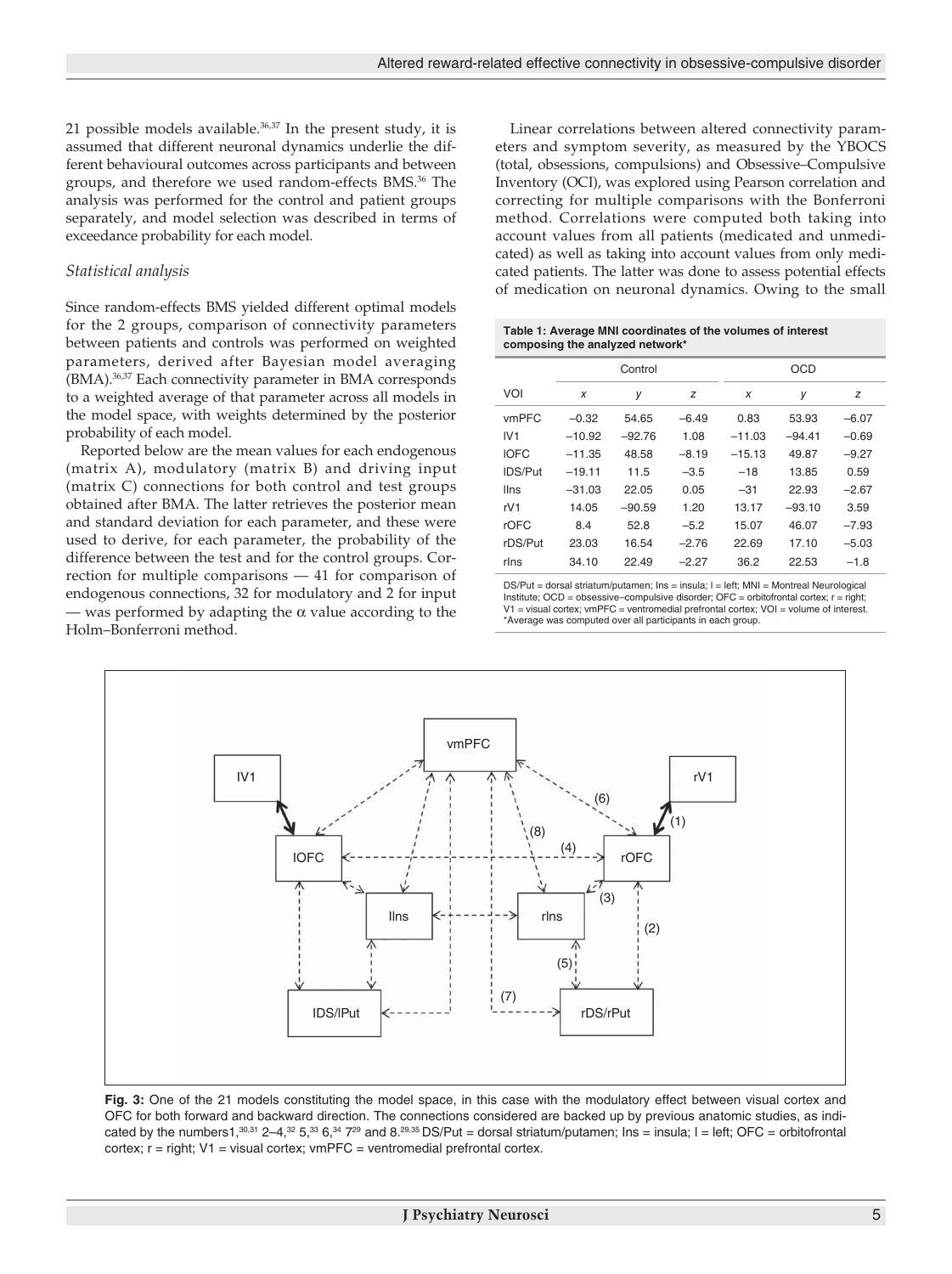number of unmedicated patients, no correlations could be computed separately for this subgroup. All statistical tests were performed with the statistics toolbox of MATLAB R2015b.

# **Results**

# *Participants*

Our sample included 37 patients with OCD and 39 healthy controls. All participants were right-handed. Participant characteristics are described in Table 2.

# *Dynamic causal modelling*

## **Model selection**

The model with highest exceedance probability for the control group was model 1 (exceedance probability 55%), describing an effect of modulation at the forward connection between the visual cortex and the OFC. For the OCD group, the winning model was model 3 (exceedance probability 89%), for which the modulatory effect influenced both the forward and backward connections between the visual cortex and OFC (Fig. 4). Given that the winning model was different for both groups, statistical comparison of effective connectivity between the 2 groups was based on average parameters estimates derived after BMA.37

# **Differences in effective connectivity**

Table 3 contains group average estimates of endogenous connectivity parameters (matrix A in DCM) inferred after BMA. Statistically significant differences were found after correcting for multiple comparisons for parameters describing influences between the following VOIs: between the vmPFC and the left and right OFC in both forward (diff $_{\text{PFC}>IOFC} = -0.095$ ,  $p < 0.001$ ; diff<sub>PFC > rOFC</sub> = -0.0714,  $p < 0.003$ ) and backward directions  $(diff_{IOFC > PFC} = 0.1053, p < 0.001; diff_{IOFC > PFC} = -0.0653, p < 0.005$ ), between the left visual cortex and left OFC for both forward (diff<sub>IV1 > lOFC</sub> = -0.0318,  $p < 0.002$ ) and backward directions  $(diff<sub>DCF > IV1</sub> = 0.0734, p < 0.002)$ , from the right OFC to the right visual cortex (diff<sub>rOFC > rV1</sub> = 0.171,  $p$  < 0.0001), from the right OFC to the left OFC (diff<sub>rOFC > lOFC</sub> = 0.099,  $p < 0.0001$ ), from the right insula to the left insula (diff<sub>rins</sub>  $> l_{ins} = 0.0726$ ,  $p < 0.002$ ) and within the left visual cortex (diff<sub> $W_1 > W_1 = -0.1318$ ,  $p < 0.0001$ ).</sub>

Statistically significant differences between patients and controls were obtained for the following positive feedbackrelated connectivity parameters (matrix B, Table 4): from the vmPFC to the left OFC (mean difference  $= -0.1325$ ,  $p < 0.006$ ) and to the right OFC (mean difference  $= -0.1395$ ,  $p < 0.008$ ). Significant differences were also found, independent of type of feedback, from the left visual cortex to the left OFC (positive: mean difference =  $0.1631$ ,  $p < 0.001$ ; negative: mean difference  $= -0.2412$ ,  $p < 0.001$ ), from the left to the right insula (positive: mean difference  $= -0.1084$ ,  $p < 0.001$ ; negative: mean difference  $= -0.0938$ ,  $p < 0.007$ ), from the right to the left OFC (positive: mean difference =  $0.0843$ ,  $p < 0.002$ ; negative: mean difference =  $-0.0811$ ,  $p < 0.002$ ). In addition to these, a significant difference was found for negative feedback–related

connectivity from the left to the right OFC (mean difference = –0.0656, *p* < 0.008).

Finally, significant differences between the groups were observed in terms of input parameters (matrix C in DCM; Table 5) for the left visual cortex for negative feedback only (mean difference =  $0.2304$ ,  $p < 0.001$ ) and for the right visual cortex for both positive and negative feedback (positive: mean difference = 0.165, *p* < 0.001; negative: mean difference  $= 0.2989, p < 0.001$ ).

## **Correlation between effective connectivity parameters and clinical scores**

Significant correlations (after Bonferroni correction) were found between the parameter describing the effect of the input in the left visual cortex and the severity of compulsions, when all patients, medicated and unmedicated, were considered (*r* = 0.44, *p* < 0.0141; Fig. 5A); the severity of compulsions when only the 19 medicated patients were considered ( $r = 0.66$ ,  $p < 0.0023$ ; Fig. 5B); and the OCI level obtained for the 19 medicated patients only  $(r = 0.54, p < 0.0178$ ; Fig. 5C). No correlations between the effect of the input on the left visual cortex (C-parameter) with age of onset or with the time since onset were found.

#### **Table 2: Demographic and clinical characteristics of study participants**

|                                                  | Group; mean $\pm$ SD <sup>*</sup> |                     |  |  |
|--------------------------------------------------|-----------------------------------|---------------------|--|--|
| Characteristic                                   | <b>OCD</b><br>$n = 37$            | Control<br>$n = 39$ |  |  |
| Sex, male:female                                 | 14:23                             | 16:23               |  |  |
| Age, yr                                          | $33.7 \pm 10.1$                   | $32.2 + 8.3$        |  |  |
| Medication, yes:no                               | 24:13                             |                     |  |  |
| Medication type, no. of<br>patients <sup>+</sup> |                                   |                     |  |  |
| <b>SSRI</b>                                      | 16                                |                     |  |  |
| <b>SNRI</b>                                      | 2                                 |                     |  |  |
| Tricyclic antidepressant                         | 3                                 |                     |  |  |
| Benzodiazepine                                   | 1                                 |                     |  |  |
| <b>NDRI</b>                                      | 1                                 |                     |  |  |
| Atypical antipsychotic                           | 1                                 |                     |  |  |
| Comorbidities.<br>present:not present            | 22:15                             |                     |  |  |
| Comorbidity, no. of patients‡                    |                                   |                     |  |  |
| Depression                                       | 18                                |                     |  |  |
| Anxiety disorder                                 | 6                                 |                     |  |  |
| Personality disorder                             | 2                                 |                     |  |  |
| Y-BOCS                                           |                                   |                     |  |  |
| <b>Total score</b>                               | $19.5 \pm 6.4$                    |                     |  |  |
| Obsessions                                       | $10.1 \pm 3.7$                    |                     |  |  |
| Compulsions                                      | $9.4 \pm 3.8$                     |                     |  |  |
| <b>BDI</b>                                       | $16.6 \pm 11.1$                   |                     |  |  |
| Age of onset, yr                                 | $15.9 \pm 6.4$                    |                     |  |  |
| Time since onset, yr                             | $17.7 \pm 10.4$                   |                     |  |  |

BDI = Beck Depression Inventory; NA = not applicable; NDRI = norepinephrinedopamine reuptake inhibitor; SD = standard deviation; SNRI = serotoninnorepinephrine reuptake inhibitor; SSRI = selective serotonin reuptake inhibitor; Y-BOCS = Yale–Brown Obsessive Compulsive Scale.

\*Unless indicated otherwise.

†Two patients were taking more than 1 medication.

‡Three patients had more than 1 comorbidity.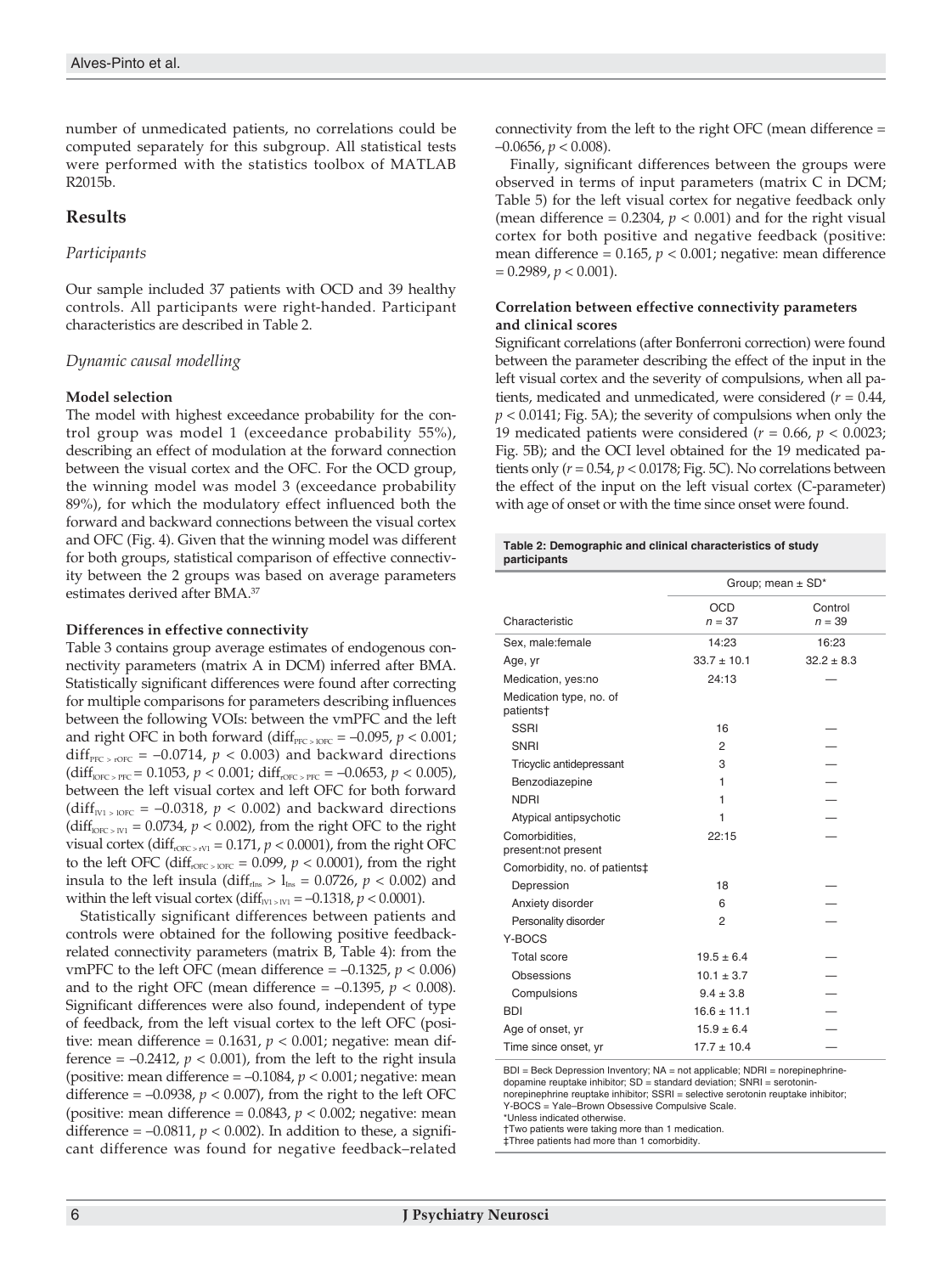# **Discussion**

Dynamic causal modelling is a generic method to infer effective connectivity in a dynamic system, such as a neuronal circuit, from experimental measures of brain activity, in this case fMRI as an indirect measure of brain activity. Effective connectivity between 2 neuronal populations reflects how the activity of one population affects the activity of the other, expressed in units of rate (Hz), and how this interaction is affected by external stimulation.26,37

In the present study, DCM of neuronal activity associated with a reward learning task showed altered neuronal dynamics in parts of the frontostriatal system; i.e., mainly the vmPFC and the OFC, in patients with OCD compared with healthy controls. In particular, alterations in the influence of the vmPFC on both the left and right OFC were found for

endogenous connectivity and also for task-related connectivity. Average endogenous parameters were positive in both groups but larger in the patient group, which suggests a stronger effective connectivity between these areas in the OCD group. Similar to the present findings, we also detected an increased reward-related connectivity of the vmPFC in a recent study in patients with OCD compared with controls.18 It should be noted that here, in an analysis performed independently from the previous one and by a different researcher, we analyzed effective connectivity, which investigates the directional influence different regions exert on each other under external stimulation. Therefore, the analysis performed in the present work provides supplementary information to that obtained with functional connectivity analysis. Although the results presented here are more complex, they are partly consistent with the increased connectivity between



**Fig. 4:** (A) Model exceedance probabilities. (B) Winning model (highest exceedance probability) for patients with OCD (model 3) and control (model 1) groups. DS/Put = dorsal striatum/putamen; Ins = insula; I = left; OCD = obsessive-compulsive disorder; OFC = orbitofrontal cortex;  $r = right$ ;  $V1 = visual cortex$ ;  $vmPFC = ventromedial prefrontal cortex$ .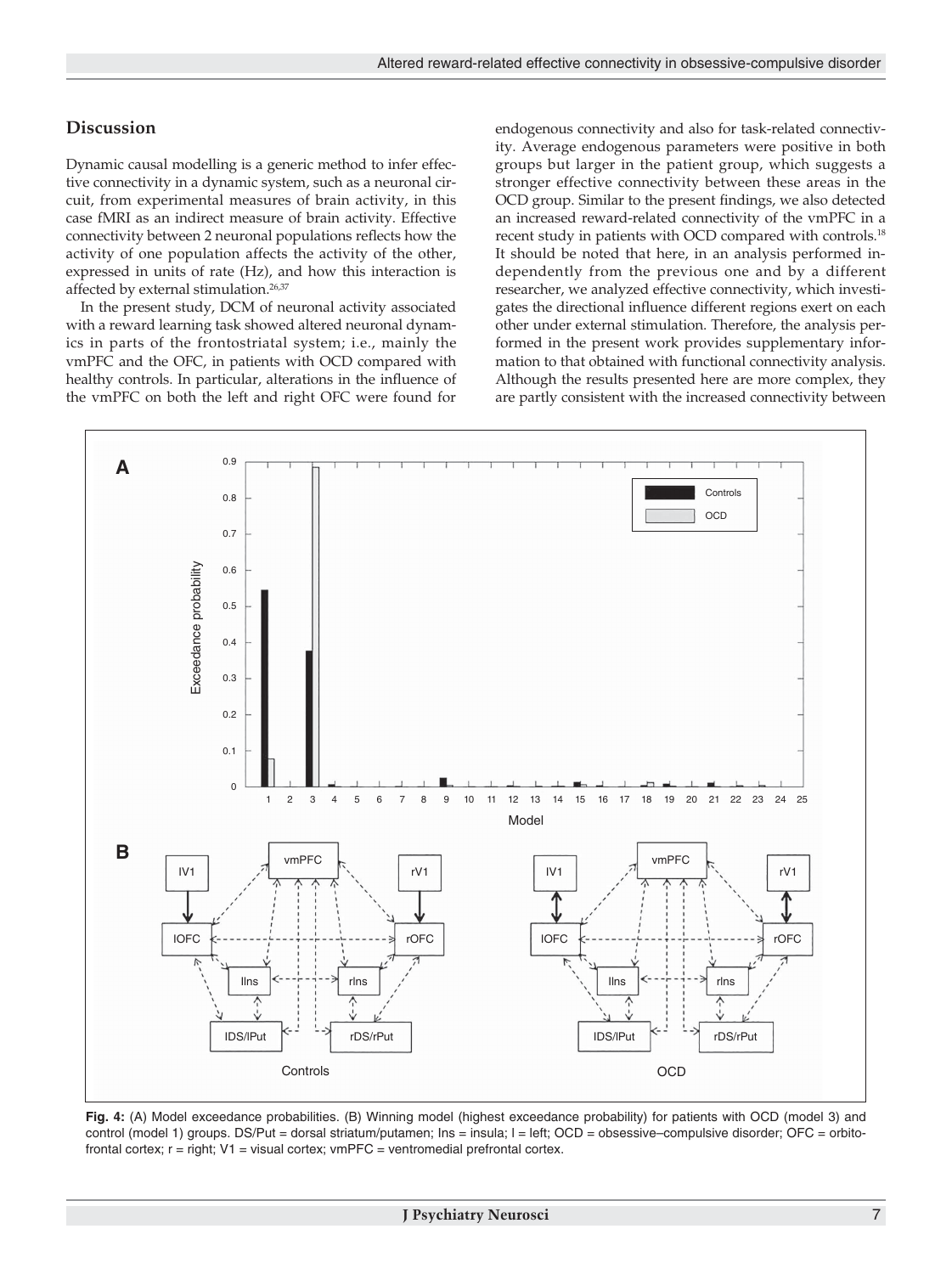the vmPFC and the posterior cingulate cortex (PCC)<sup>18</sup> found with functional connectivity analysis, also for the positive feedback condition. The vmPFC constitutes a central component of the default mode network, an intrinsic brain network that is assumed to be active when a person is thinking about himself instead of the outside world.<sup>38</sup> A recent comprehensive meta-analysis of resting state functional connectivity in OCD illustrated the central role that the vmPFC plays in the context of the disorder. It showed a dysconnectivity within the default mode network peaking in the anterior cingulate cortex (ACC) and the vmPFC in adult patients with OCD.<sup>39</sup> Considering that the vmPFC is assumed to be predominantly responsible for the processing of internal mental states and events, its increased effective connectivity

| Table 3: Group average endogenous parameters (matrix A) in Hz |                |            |                 |               |           |  |  |  |  |
|---------------------------------------------------------------|----------------|------------|-----------------|---------------|-----------|--|--|--|--|
|                                                               | Controls - OCD |            |                 |               |           |  |  |  |  |
| Connection                                                    | Control        | <b>OCD</b> | Difference mean | Difference SD | $1-p^{*}$ |  |  |  |  |
| vmPFC to vmPFC                                                | $-0.1164$      | $-0.1387$  | 0.0224          | 0.0294        | 0.7767    |  |  |  |  |
| vmPFC to IOFC                                                 | 0.0095         | 0.1045     | $-0.095$        | 0.0249        | 0.9999    |  |  |  |  |
| vmPFC to IDS/Put                                              | 0.0242         | 0.0218     | 0.0024          | 0.0223        | 0.543     |  |  |  |  |
| vmPFC to lins                                                 | $-0.0325$      | $-0.0576$  | 0.0251          | 0.0235        | 0.8578    |  |  |  |  |
| vmPFC to rOFC                                                 | 0.0041         | 0.0756     | $-0.0714$       | 0.0255        | 0.9974    |  |  |  |  |
| vmPFC to rDS/Put                                              | 0.0457         | 0.021      | 0.0247          | 0.0217        | 0.8734    |  |  |  |  |
| vmPFC rlns                                                    | 0.0199         | 0.0084     | 0.0115          | 0.024         | 0.6839    |  |  |  |  |
| IV1 to IV1                                                    | -0.3203        | $-0.1885$  | $-0.1318$       | 0.0227        | 1         |  |  |  |  |
| IV1 to IOFC                                                   | 0.0075         | 0.0393     | $-0.0318$       | 0.011         | 0.9982    |  |  |  |  |
| IOFC to vmPFC                                                 | 0.1525         | 0.0472     | 0.1053          | 0.0246        | 1         |  |  |  |  |
| IOFC to IV1                                                   | 0.1426         | 0.0692     | 0.0734          | 0.0252        | 0.9982    |  |  |  |  |
| <b>IOFC to IOFC</b>                                           | $-0.0795$      | $-0.0627$  | $-0.0167$       | 0.0291        | 0.7175    |  |  |  |  |
| IOFC to IDS/Put                                               | 0.1003         | 0.0618     | 0.0385          | 0.022         | 0.9603    |  |  |  |  |
| <b>IOFC IIns</b>                                              | 0.0399         | 0.031      | 0.0089          | 0.0237        | 0.6464    |  |  |  |  |
| <b>IOFC rOFC</b>                                              | 0.0566         | 0.0032     | 0.0534          | 0.0253        | 0.9826    |  |  |  |  |
| <b>IDS/Put to vmPFC</b>                                       | 0.0463         | 0.0149     | 0.0314          | 0.0286        | 0.8643    |  |  |  |  |
| <b>IDS/Put to IOFC</b>                                        | 0.0154         | 0.0445     | $-0.0291$       | 0.0289        | 0.8427    |  |  |  |  |
| IDS/Put to IDS/Put                                            | $-0.0479$      | $-0.0626$  | 0.0147          | 0.0295        | 0.6906    |  |  |  |  |
| IDS/Put to IIns                                               | 0.0449         | 0.0275     | 0.0175          | 0.0275        | 0.7377    |  |  |  |  |
| lins to vmPFC                                                 | 0.0377         | $-0.0035$  | 0.0412          | 0.028         | 0.929     |  |  |  |  |
| Ilns to IOFC                                                  | 0.0624         | 0.0351     | 0.0273          | 0.0273        | 0.8414    |  |  |  |  |
| Ilns to IDS/Put                                               | 0.0927         | 0.0902     | 0.0025          | 0.0259        | 0.539     |  |  |  |  |
| Ilns to Ilns                                                  | $-0.0748$      | $-0.0683$  | $-0.0065$       | 0.0299        | 0.5865    |  |  |  |  |
| Ilns to rins                                                  | 0.1088         | 0.0814     | 0.0274          | 0.0273        | 0.842     |  |  |  |  |
| rV1 to rV1                                                    | $-0.2492$      | $-0.2393$  | $-0.0098$       | 0.023         | 0.6656    |  |  |  |  |
| rV1 to rOFC                                                   | 0.0287         | 0.0271     | 0.0016          | 0.0116        | 0.5558    |  |  |  |  |
| rOFC to vmPFC                                                 | 0.1187         | 0.1841     | $-0.0653$       | 0.025         | 0.9955    |  |  |  |  |
| rOFC to IOFC                                                  | 0.0954         | $-0.0036$  | 0.099           | 0.0254        | 1         |  |  |  |  |
| rOFC to rV1                                                   | 0.1325         | $-0.0385$  | 0.171           | 0.0251        | 1         |  |  |  |  |
| rOFC to rOFC                                                  | $-0.0917$      | $-0.0894$  | $-0.0023$       | 0.0297        | 0.531     |  |  |  |  |
| rOFC to rDS/Put                                               | 0.0793         | 0.0459     | 0.0334          | 0.0227        | 0.9294    |  |  |  |  |
| rOFC to rins                                                  | 0.0278         | $-0.0195$  | 0.0473          | 0.0236        | 0.9777    |  |  |  |  |
| rDS/Put to vmPFC                                              | 0.0434         | 0.0496     | $-0.0063$       | 0.0288        | 0.5863    |  |  |  |  |
| rDS/Put to rOFC                                               | 0.0439         | 0.0346     | 0.0093          | 0.0303        | 0.6205    |  |  |  |  |
| rDS/Put to rDS/Put                                            | $-0.0537$      | $-0.0493$  | $-0.0044$       | 0.0299        | 0.5588    |  |  |  |  |
| rDS/Put to rins                                               | 0.049          | 0.0696     | $-0.0205$       | 0.0284        | 0.7655    |  |  |  |  |
| rins to vmPFC                                                 | 0.0417         | 0.0983     | $-0.0566$       | 0.027         | 0.982     |  |  |  |  |
| rins to lins                                                  | 0.1281         | 0.0555     | 0.0726          | 0.0248        | 0.9983    |  |  |  |  |
| rins to rOFC                                                  | 0.0671         | 0.0822     | $-0.0151$       | 0.0264        | 0.7158    |  |  |  |  |
| rins to rDS/Put                                               | 0.0819         | 0.0627     | 0.0192          | 0.0253        | 0.7763    |  |  |  |  |
| rins to rins                                                  | 0.0898         | $-0.0719$  | $-0.0179$       | 0.0298        | 0.726     |  |  |  |  |

DS/Put = dorsal striatum/putamen; Ins = insula; I = left; OCD = obsessive-compulsive disorder; OFC = orbitofrontal cortex; r =

right; SD = standard deviation; V1 = visual cortex; vmPFC = ventromedial prefrontal cortex. \*Posterior probabilities of the parameter difference. Text in bold indicates a significant difference from zero, after applying the Holm–Bonferroni correction for multiple comparisons.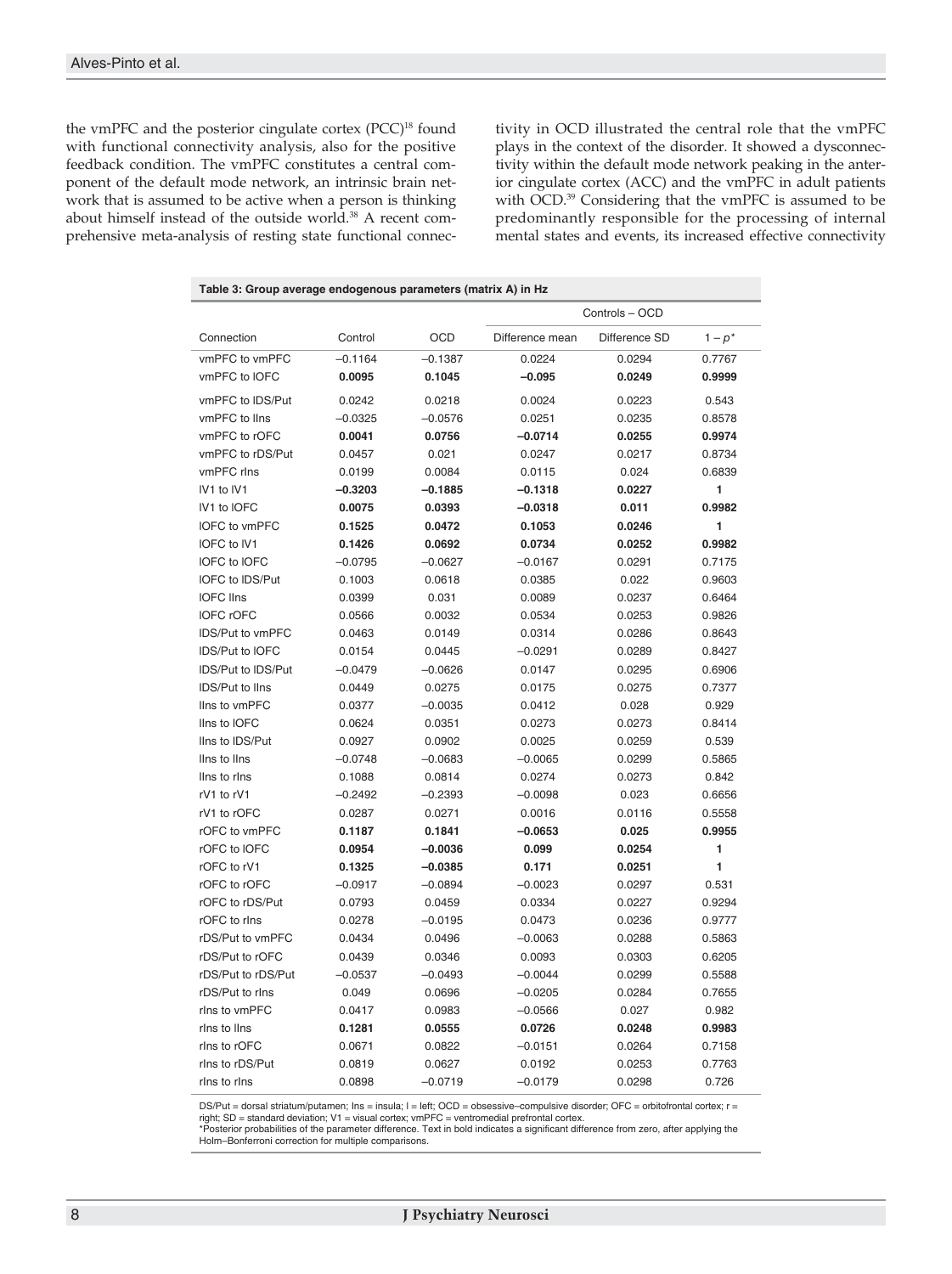to the OFC in the patient group in the present context might reflect excessive internal, self-related processing impairing normal responsiveness toward external rewards and incentives. This may explain the constant need for additional rewarding stimulation reflected in the incapacity to suppress compulsive behaviours. Interestingly, increased connectivity of the vmPFC has also been observed in patients with psychosis both during rest<sup>40</sup> and during tasks (e.g., in association with a self-reflection task).<sup>41</sup> Hence, altered vmPFC connectivity might constitute a common neuropathological

| Table 4: Group average modulation parameters (matrix B), strength in HZ |  |  |  |
|-------------------------------------------------------------------------|--|--|--|
|-------------------------------------------------------------------------|--|--|--|

|                        |             |             |           |            | Control - OCD |           |         |           |        |         |
|------------------------|-------------|-------------|-----------|------------|---------------|-----------|---------|-----------|--------|---------|
|                        |             | Control     |           | <b>OCD</b> | +Feedback     |           |         | -Feedback |        |         |
| Connection             | +Feedback   | -Feedback   | +Feedback | -Feedback  | Mean          | <b>SD</b> | $1-p^*$ | Mean      | SD     | $1-p^*$ |
| vmPFC to IOFC          | $-0.0451$   | 0.0521      | 0.0874    | 0.0716     | $-0.1325$     | 0.0523    | 0.9944  | $-0.0194$ | 0.0577 | 0.6318  |
| vmPFC to IDS/Put       | $-0.0211$   | 0.0381      | $-0.0827$ | $-0.0156$  | 0.0616        | 0.0498    | 0.8921  | 0.0537    | 0.0486 | 0.8653  |
| vmPFC to IIns          | 0.0315      | 0.0706      | $-0.0177$ | $-0.0198$  | 0.0492        | 0.0432    | 0.8727  | 0.0904    | 0.0589 | 0.9377  |
| vmPFC to rOFC          | $-0.0553$   | 0.0720      | 0.0842    | $-0.0370$  | $-0.1395$     | 0.0575    | 0.9924  | 0.1089    | 0.0721 | 0.9345  |
| vmPFC to rDS/Put       | $-0.0186$   | 0.0218      | 0.0085    | 0.0492     | $-0.0272$     | 0.0511    | 0.7024  | $-0.0274$ | 0.0475 | 0.7180  |
| vmPFC to rins          | $-0.0795$   | $-0.0108$   | $-0.0146$ | 0.0003     | $-0.0649$     | 0.0554    | 0.8790  | $-0.0111$ | 0.0580 | 0.5759  |
| IV1 to IOFC            | 0.1267      | $-0.1774$   | $-0.0364$ | 0.0638     | 0.1631        | 0.0365    | 1.0000  | $-0.2412$ | 0.0609 | 1.0000  |
| IOFC to vmPFC          | 0.0229      | 0.0645      | $-0.0044$ | 0.0168     | 0.0273        | 0.0751    | 0.6419  | 0.0477    | 0.0744 | 0.7393  |
| IOFC to IV1            | $-0.0205$   | 0.0129      | 0.1129    | $-0.1459$  | $-0.1335$     | 0.1299    | 0.8480  | 0.1588    | 0.1276 | 0.8934  |
| IOFC to IDS/Put        | $-0.0502$   | $-0.0392$   | $-0.0051$ | $-0.0011$  | $-0.0451$     | 0.0422    | 0.8576  | $-0.0381$ | 0.0435 | 0.8095  |
| <b>IOFC</b> to IIns    | $-0.0858$   | $-0.0779$   | $-0.0580$ | 0.0196     | $-0.0278$     | 0.0524    | 0.7022  | $-0.0975$ | 0.0471 | 0.9807  |
| IOFC to rOFC           | 0.0001      | 0.0000      | 0.0046    | 0.0656     | $-0.0044$     | 0.0245    | 0.5716  | $-0.0656$ | 0.0270 | 0.9924  |
| IDS/Put to vmPFC       | 0.0012      | 0.0155      | 0.0342    | $-0.0855$  | $-0.0330$     | 0.0547    | 0.7268  | 0.1010    | 0.0501 | 0.9782  |
| <b>IDS/Put to IOFC</b> | 0.0001      | 0.0001      | 0.0044    | 0.0033     | $-0.0043$     | 0.0248    | 0.5690  | $-0.0032$ | 0.0226 | 0.5559  |
| IDS/Put to IIns        | $-0.0414$   | $-0.0100$   | 0.0021    | $-0.0079$  | $-0.0436$     | 0.0531    | 0.7941  | $-0.0021$ | 0.0413 | 0.5204  |
| lins to vmPFC          | $-0.0529$   | 0.1088      | 0.0015    | 0.0027     | $-0.0544$     | 0.0454    | 0.8848  | 0.1062    | 0.0506 | 0.9820  |
| lins to IOFC           | $-0.0284$   | 0.0486      | 0.0780    | $-0.0415$  | $-0.1064$     | 0.0596    | 0.9628  | 0.0900    | 0.0545 | 0.9508  |
| llns to IDS/Put        | 0.0623      | 0.0138      | $-0.0073$ | 0.0038     | 0.0697        | 0.0537    | 0.9028  | 0.0100    | 0.0385 | 0.6028  |
| lins to rins           | $-0.0002$   | $-0.0001$   | 0.1082    | 0.0937     | $-0.1084$     | 0.0320    | 0.9996  | $-0.0938$ | 0.0295 | 0.9993  |
| rV1 to rOFC            | 0.0788      | $-0.1125$   | 0.0063    | $-0.2692$  | 0.0724        | 0.0428    | 0.9547  | 0.1567    | 0.0707 | 0.9866  |
| rOFC to vmPFC          | $-0.0138$   | 0.0190      | $-0.0462$ | 0.0566     | 0.0324        | 0.0720    | 0.6737  | $-0.0377$ | 0.0894 | 0.6633  |
| rOFC to IOFC           |             | $-0.0002$   | $-0.0843$ | 0.0809     | 0.0843        | 0.0283    | 0.9986  | $-0.0811$ | 0.0281 | 0.9980  |
| rOFC to rV1            | 0.0251      | 0.0203      | $-0.0068$ | $-0.0524$  | 0.0319        | 0.1280    | 0.5985  | 0.0726    | 0.1275 | 0.7156  |
| rOFC to rDS/Put        | 0.0869      | 0.0691      | $-0.0028$ | 0.0000     | 0.0897        | 0.0617    | 0.9272  | 0.0691    | 0.0474 | 0.9277  |
| rOFC to rlns           | 0.0224      | $-0.0962$   | 0.0697    | $-0.0184$  | $-0.0473$     | 0.0693    | 0.7523  | $-0.0779$ | 0.0488 | 0.9446  |
| rDS/Put to vmPFC       | 0.023       | 0.0190      | $-0.0281$ | 0.0926     | 0.0510        | 0.0528    | 0.8332  | $-0.0736$ | 0.0483 | 0.9360  |
| rDS/Put to rOFC        | $\mathbf 0$ | $\mathbf 0$ | 0.0079    | 0.0030     | $-0.0079$     | 0.0293    | 0.6063  | $-0.0030$ | 0.0240 | 0.5489  |
| rDS/Put to rIns        | $-0.0155$   | 0.0047      | $-0.0119$ | $-0.0094$  | $-0.0036$     | 0.0569    | 0.5252  | 0.0140    | 0.0469 | 0.6178  |
| rins to vmPFC          | $-0.0259$   | 0.0364      | 0.0051    | 0.0043     | $-0.0311$     | 0.0427    | 0.7666  | 0.0320    | 0.0459 | 0.7576  |
| rins to lins           | $-0.0001$   | 0.0000      | 0.0265    | 0.0690     | $-0.0266$     | 0.0336    | 0.7858  | $-0.0690$ | 0.0420 | 0.9499  |
| rins to rOFC           | $-0.0892$   | $-0.0493$   | $-0.0516$ | $-0.0318$  | $-0.0375$     | 0.0617    | 0.7284  | $-0.0175$ | 0.0450 | 0.6514  |
| rins to rDS/Put        | $-0.0003$   | 0.0427      | 0.0041    | 0.0066     | $-0.0044$     | 0.0404    | 0.5434  | 0.0361    | 0.0437 | 0.7959  |

DS/Put = dorsal striatum/putamen; Ins = insula; I = left; OCD = obsessive-compulsive disorder; OFC = orbitofrontal cortex; r = right; SD = standard deviation; V1 = visual cortex; vmPFC = ventromedial prefrontal cortex.

\*Posterior probabilities of differences were corrected (Holm-Bonferroni) for multiple comparisons. Text in bold indicates a parameter difference significantly different from zero.

#### **Table 5: Group average input parameters (matrix C), strength in Hz\***

|       |          |          |          |          | Controls - OCD    |               |               |                   |               |       |
|-------|----------|----------|----------|----------|-------------------|---------------|---------------|-------------------|---------------|-------|
|       |          | Controls |          | OCD      | Positive feedback |               |               | Negative feedback |               |       |
| Input | Positive | Negative | Positive | Negative | Difference mean   | Difference SD | 1 – p         | Difference mean   | Difference SD | $- p$ |
| IV1   | 1.4195   | 1.3098   | .3489    | 1.0795   | 0.0706            | 0.0366        | $9.73E^{-01}$ | 0.2304            | 0.0449        |       |
| rV1   | .5021    | 1.3457   | .3369    | 1.0468   | 0.165             | 0.0417        | $1.00E^{+00}$ | 0.2989            | 0.0434        |       |

l = left; OCD = obsessive–compulsive disorder; SD = standard deviation; V1 = visual cortex.

\*Text in bold indicates a parameter difference significantly different from zero.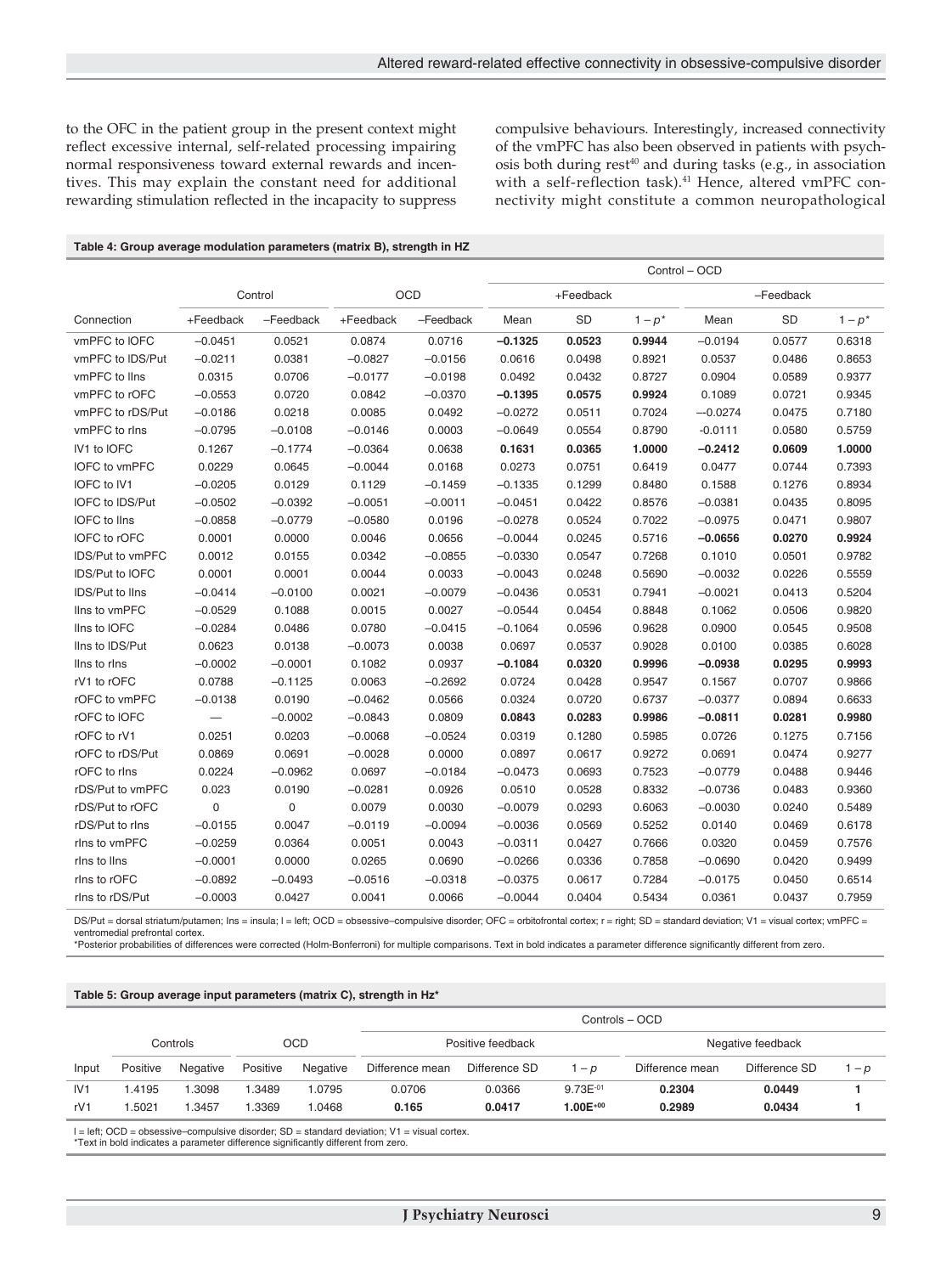

mechanism that might not only account for the frequent occurrence of OCD symptoms in psychosis, but also might also explain why both patient groups suffer from an exces-

**Fig. 5:** (A) Compulsion measure of Y-BOCS as a function of input effect on the left visual cortex for negative feedback in all patients, and (B) in medicated patients only. (C) OCI as a function of input effect on the left visual cortex for negative feedback and for medicated patients only. OCI = Obsessive–Compulsive Inventory;  $V1 =$ visual cortex; Y-BOCS = Yale–Brown Obsessive–Compulsive Scale.

sive internal self-related processing at the expense of recognizing and internalizing external facts and evidence.

When taking a closer look at the connectivity parameters, we notice that average parameters derived from positive feedback conditions were negative for the control group and positive for patients with OCD. Parameters derived for negative feedback conditions were not significantly different between the 2 groups. Negative parameters indicate that neuronal activity in the vmPFC induces a decrease in neuronal activity in the OFC and vice versa. Hence, these results point to a smaller inhibitory influence of the vmPFC, known to exert inhibitory effects on networks involved in mainly emotional processing, $42,43$  on the OFC in patients relative to controls under positive feedback conditions. The OFC constitutes the final common pathway of the cortico– striato–thamalo–cortical (CSTC) system.7 Within this system it is possible to distinguish 2 main pathways: the direct loop, constituting a positive feedback loop, and the indirect loop, representing a negative feedback loop.<sup>7</sup> According to the CTSC model of OCD, patients suffer from an imbalanced activation of the direct and the indirect  $loop^{7,44}$  in terms of an excessive activation of the excitatory positive feedback loop (direct loop). Consequently, the indirect loop is no longer able to regulate the activity of the direct pathway, resulting in an increased cortical, or more specifically OFC, activation. The present findings extend this model by indicating that, under certain conditions, a decreased inhibitory influence of the vmPFC on the OFC might likewise underlie excessive OFC activation in patients with OCD. Whether this excessive OFC activation and altered connectivity to the vmPFC in patients with OCD plays a role in the context of compulsive behaviour and the affective processes going along with it as well as which of the 2 mechanisms is the predominant cause of the frequently reported excessive OFC activation in patients with OCD remain to be clarified.

Moreover, our results show different effects of input in sensory areas between patients and controls, a finding that might emphasize the assumption of a deficient processing of the valence of external stimuli and rewards, as discussed earlier. Alterations in effective connectivity between the visual cortex and OFC, namely the mutual endogenous influence between the left visual cortex and the left OFC and the task-related connectivity from the left visual cortex to the left OFC for both positive and negative feedback suggest that sensitivity of sensory areas to positive or negative feedback is also influenced by its valence. The opposite sign of average parameters (Table 4) indicates that the modulatory effect induced by positive and negative feedback is different for both groups.

The correlation between the effect of negative input in the left visual cortex and behavioural measures of compulsion and OCI in medicated patients (Fig. 5) with higher levels of compulsion associated with larger effects of negative input in the left visual cortex, indicates that the differential impact of negative feedback in patients with OCD with regard to sensory areas might be of clinical relevance.45 From a clinical perspective, one could assume that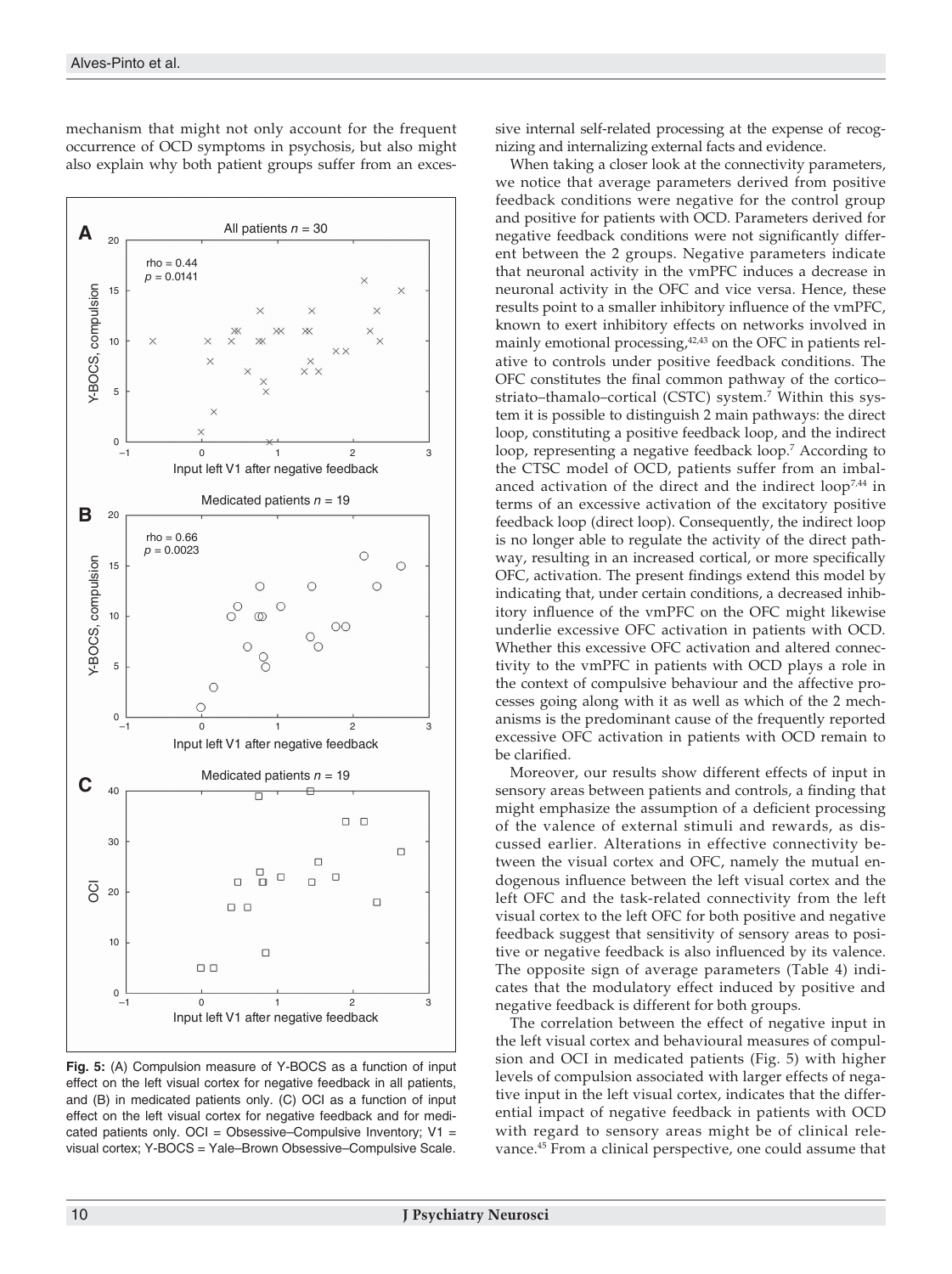a disrupted connectivity between regions involved in the sensory processing of external events may affect the ability to update internal reference frames and consequently induce an enhanced response to negative stimulus valence going along with compulsive behaviour.

# *Limitations*

Some limiting factors need to be addressed. First, we need to take into account that effective connectivity depends on the architecture of the network considered — in this case, on how many neuronal regions/nodes are considered and how they are interconnected — as well as on the nature of external manipulations.<sup>26,37</sup> That is why the specificity of the changes in connectivity that we found will likely differ depending on the nature of the task investigated as well as on the individual specificities of the condition. Hence, the results do not disregard the clinical relevance of other areas for OCD.

The nature of the task, together with the analysis performed, highlighted one of the several neuronal substrates that likely determine the clinical features of OCD. Additionally, the multitude of contexts in which the symptoms of OCD can manifest, with a multitude of experimental manipulation likely to induce measurable changes in neuronal dynamics, makes this condition particularly suitable to be addressed with DCM.

# **Conclusion**

Alterations in effective connectivity in parts of the default mode and frontostriatal networks in patients with OCD relative to healthy controls during a reward-learning task suggest a disruption in responses to external rewards in patients. This may underlie the urge for reinforcement and accompanying compulsive behaviour in OCD.

**Acknowledgement:** This work was supported by the German Research Foundation (DFG) and the Technical University of Munich within the funding programme Open Access Publishing.

**Affiliations:** From the Department of Neuroradiology, School of Medicine, Klinikum Rechts der Isar, Technical University of Munich, Munich, Germany (Rus, Reess, Wohlschläger, Koch); the TUM-Neuroimaging Center (TUM-NIC) School of Medicine of Klinikum rechts der Isar, Technische Universität München TUM, Ismaninger Strasse 22, 81675 Munich, Germany (Rus, Reess, Wohlschläger, Koch); the Research Unit of the Buhl-Strohmaier Foundation for Pediatric Neuroorthopaedics and Cerebral Palsy, Department of Orthopedics and Sports Orthopedics, School of Medicine, Klinikum Rechts der Isar, Technical University of Munich, Munich, Germany (Alves-Pinto); the Graduate School of Systemic Neurosciences GSN, Ludwig-Maximilians-Universität, Biocenter, Munich, Germany (Rus, Reess, Koch); the Department of Psychiatry and Psychotherapy, Jena University Hospital, Jena, Germany (Wagner); the Windach Institute and Hospital of Neurobehavioural Research and Therapy (WINTR), Windach, Germany (Berberich); and the Department of Neuroradiology, University of Zürich, Zürich, Switzerland (Rus).

**Funding:** This study was supported by a Deutsche Forschungsgemeinschaft grant to K. Koch (KO 3744/2-1) and G. Wagner (WA 3001/3-1).

**Competing interests:** None declared.

**Contributors:** O. Rus, G. Wagner, G. Berberich and K. Koch designed the study. O. Rus, T. Reess, G. Berberich and K. Koch acquired the data, which A. Alves-Pinto, A. Wohlschläger and K. Koch analyzed. A. Alves-Pinto and K. Koch wrote the article, which all authors reviewed. All authors approved the final version to be published and can certify that no other individuals not listed as authors have made substantial contributions to the paper.

# **References**

- 1. Milad MR, Rauch SL. Obsessive-compulsive disorder: beyond segregated cortico-striatal pathways. *Trends Cogn Sci* 2012;16:43-51.
- Sescousse G, Caldú X, Segura B, et al. Processing of primary and secondary rewards: a quantitative meta-analysis and review of human functional neuroimaging studies. *Neurosci Biobehav Rev* 2013; 37:681-96.
- 3. Berridge KC, Kringelbach ML. Pleasure systems in the brain. *Neuron* 2015;86:646-64.
- 4. Denys D, Mantione M, Figee M, et al. Deep brain stimulation of the nucleus accumbens for treatment-refractory obsessivecompulsive disorder. *Arch Gen Psychiatry* 2010;67:1061-8.
- 5. Huff W, Lenartz D, Schormann M, et al. Unilateral deep brain stimulation of the nucleus accumbens in patients with treatmentresistant obsessive-compulsive disorder: outcomes after one year. *Clin Neurol Neurosurg* 2010;112:137-43.
- 6. Sturm V, Lenartz D, Koulousakis A, et al. The nucleus accumbens: a target for deep brain stimulation in obsessive–compulsive-and anxiety-disorders. *J Chem Neuroanat* 2003;26:293-9.
- 7. Saxena S, Rauch SL. Functional neuroimaging and the neuroanatomy of obsessive-compulsive disorder. *Psychiatr Clin North Am* 2000;23:563-86.
- Jung W, Kang DH, Han J, et al. Aberrant ventral striatal responses during incentive processing in unmedicated patients with obsessive–compulsive disorder. *Acta Psychiatr Scand* 2011;123: 376-86.
- 9. Figee M, Vink M, de Geus F, et al. Dysfunctional reward circuitry in obsessive-compulsive disorder. *Biol Psychiatry* 2011;69:867-74.
- 10. Kaufmann C, Beucke J, Preuße F, et al. Medial prefrontal brain activation to anticipated reward and loss in obsessive–compulsive disorder. *Neuroimage Clin* 2013;2:212-20.
- 11. Remijnse PL, Nielen MM, van Balkom AJ, et al. Reduced orbitofrontal-striatal activity on a reversal learning task in obsessive-compulsive disorder. *Arch Gen Psychiatry* 2006;63:1225-36.
- 12. Marsh R, Tau GZ, Wang Z, et al. Reward-based spatial learning in unmedicated adults with obsessive-compulsive disorder. *Am J Psychiatry* 2015;172:383-92.
- 13. Piras F, Piras F, Chiapponi C, et al. Widespread structural brain changes in OCD: a systematic review of voxel-based morphometry studies. *Cortex* 2015;62:89-108.
- 14. Han H, Jung W, Yun J-Y, et al. Disruption of effective connectivity from the dorsolateral prefrontal cortex to the orbitofrontal cortex by negative emotional distraction in obsessive–compulsive disorder. *Psychol Med* 2016;46:921-32.
- Jhung K, Ku J, Kim SJ, et al. Distinct functional connectivity of limbic network in the washing type obsessive–compulsive disorder. *Prog Neuropsychopharmacol Biol Psychiatry* 2014;53:149-55.
- 16. Peterson A, Thome J, Lanius RA. Resting-state neuroimaging studies: A new way of identifying differences and similarities among the anxiety disorders? *Can J Psychiatry* 2014;59:294.
- 17. Jung WH, Kang D-H, Kim E, et al. Abnormal corticostriatallimbic functional connectivity in obsessive–compulsive disorder during reward processing and resting-state. *Neuroimage Clin* 2013;3:27-38.
- 18. Koch K, Reess TJ, Rus OG, et al. Increased default mode network connectivity in obsessive–compulsive disorder during reward processing. *Front Psychiatry* 2018;9:254.
- 19. Annett M. A classification of hand preference by association analysis. *Br J Psychol* 1970;61:303-21.
- 20. Goodman WK, Price LH, Rasmussen SA, et al. The Yale-Brown Obsessive Compulsive Scale: I. development, use, and reliability. *Arch Gen Psychiatry* 1989;46:1006-11.